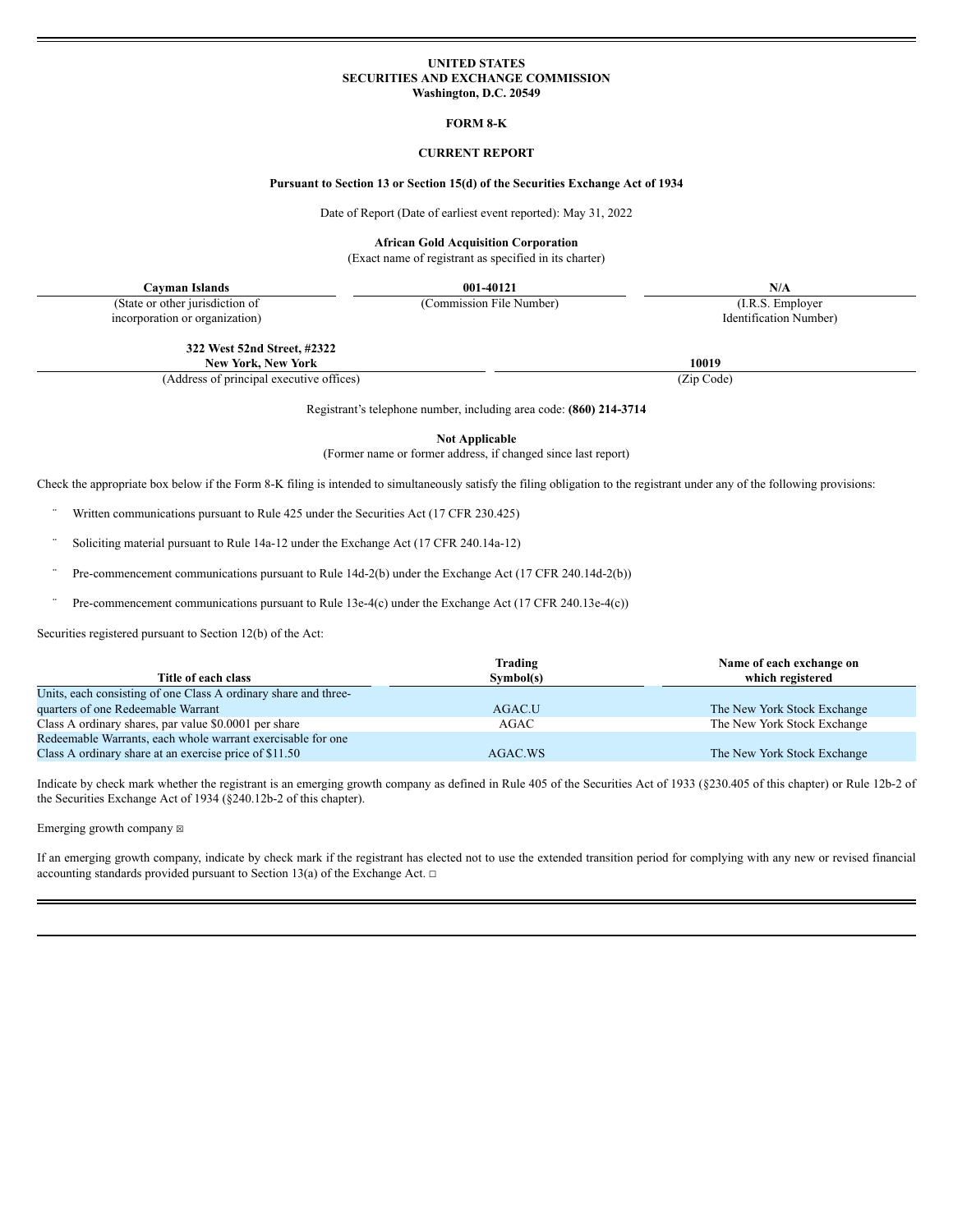# Item 5.02(b). Departure of Directors or Certain Officers; Election of Directors; Appointment of Certain Officers; Compensatory Arrangements of Certain Officers.

On May 31, 2022, Izak Marais notified African Gold Acquisition Corporation (the "Company") that he was resigning as Chief Operating Officer of the Company effective immediately.